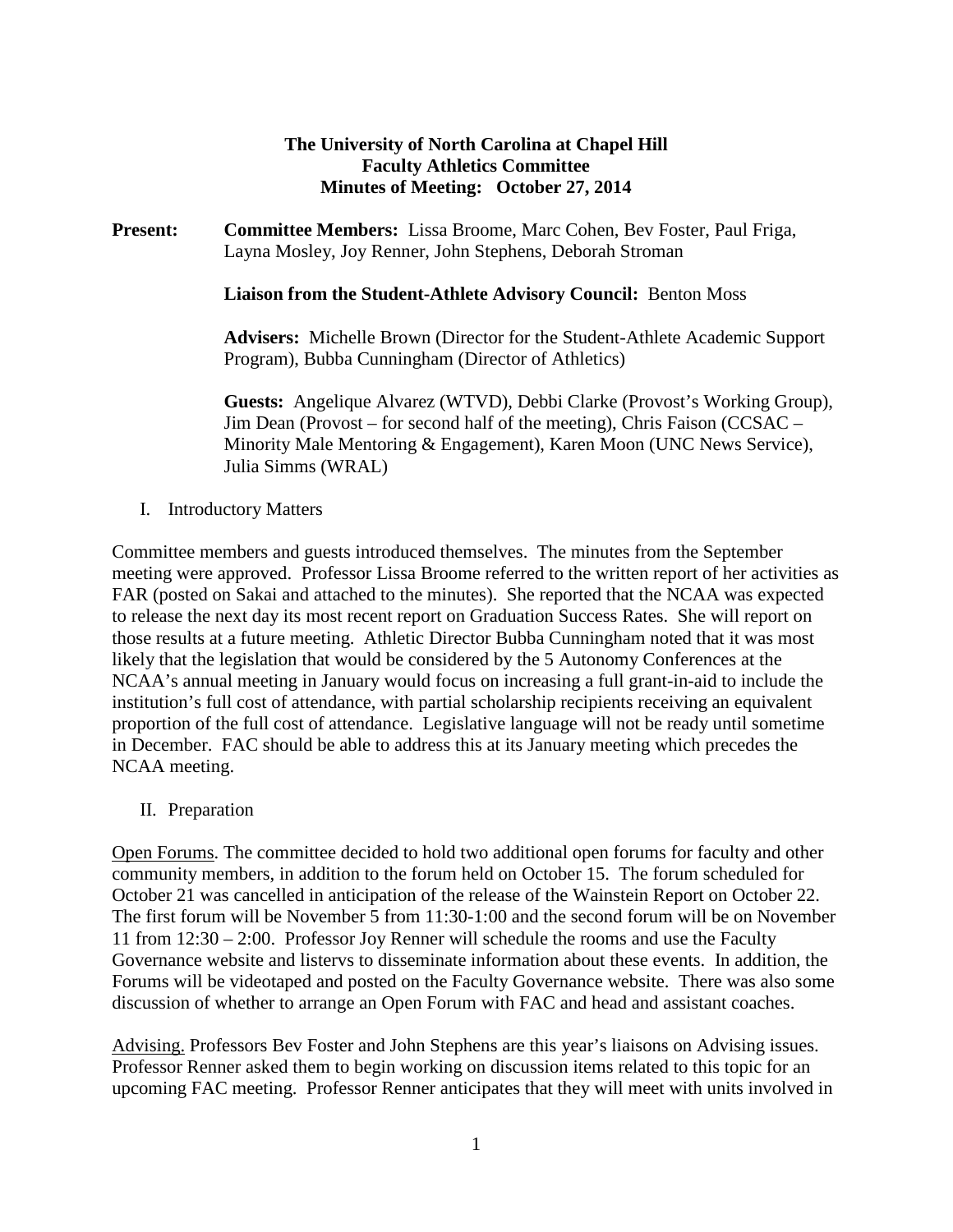advising student-athletes to review processes, procedures, and outcomes of initiatives from 2013- 14. She expects that they will also identify any issues that need further discussion.

Student-athlete Time Commitment. Professor Renner also asked committee members to think about the data they wanted to review in relation to the committee's discussion of student-athlete time commitments. She hopes to have this discussion at the December or January meeting so information requests should be submitted as soon as possible so the information can be collected in advance of the discussion. Professor Renner noted that this was an issue that was discussed at the October 15 open forum. Some asked how UNC might influence a discussion of this issue among the Power 5 Conferences. Some noted the need for flexibility – by faculty in offering make-ups for tests missed because of travel, by coaches to excuse students from practice for academics, and by the institution in perhaps offering student-athletes additional time to complete their degrees.

Communications with Departments and Schools. After a long discussion the committee decided that when emails went out to all faculty about the Open Forums, the names and email addresses of FAC members should be included so that faculty would know how to contact FAC members. In addition, it is important to be sure faculty understand the role of FAC and that members are also in communication with each team.

## III. Activity

Draft Process Document. A draft process document was distributed on Sakai (and is attached to the minutes). The process document was developed to guide the handling of issues brought to the attention of FAC. Professor Renner explained that an issue had been raised and run through this process. The issue will be reported out by the group (Marc Cohen, Bev Foster, and John Stephens) that handled the issue at a subsequent FAC meeting. This process may also fall into a larger process identified by the Chancellor in the press conference following the release of the Wainstein Report, which is to establish an Ethics and Integrity Working Group "to ensure there are clear, consolidated and confidential channels through which people can raise their hand and share concerns."

Suggestions for refining the process included:

- Revising the title to more clearly indicate the purpose of the document.
- Consider whether the second box should be expanded to include more people or be made up of rotating subgroups of FAC.
- Consider combining the third and the fourth box.
- Consider how to report the issue or aspects of it to other parts of the University if the issue is not within FAC's purview.

## IV. Discussion of the Wainstein Report

Provost Jim Dean joined the committee to discuss the Wainstein Report, which was released on October 22. He said he the report's finding were inconsistent with the values and beliefs of this University. The conduct, however, ended in 2011 and Mr. Wainstein did not find any similar conduct elsewhere. It is also important to remember that the University has not stood still since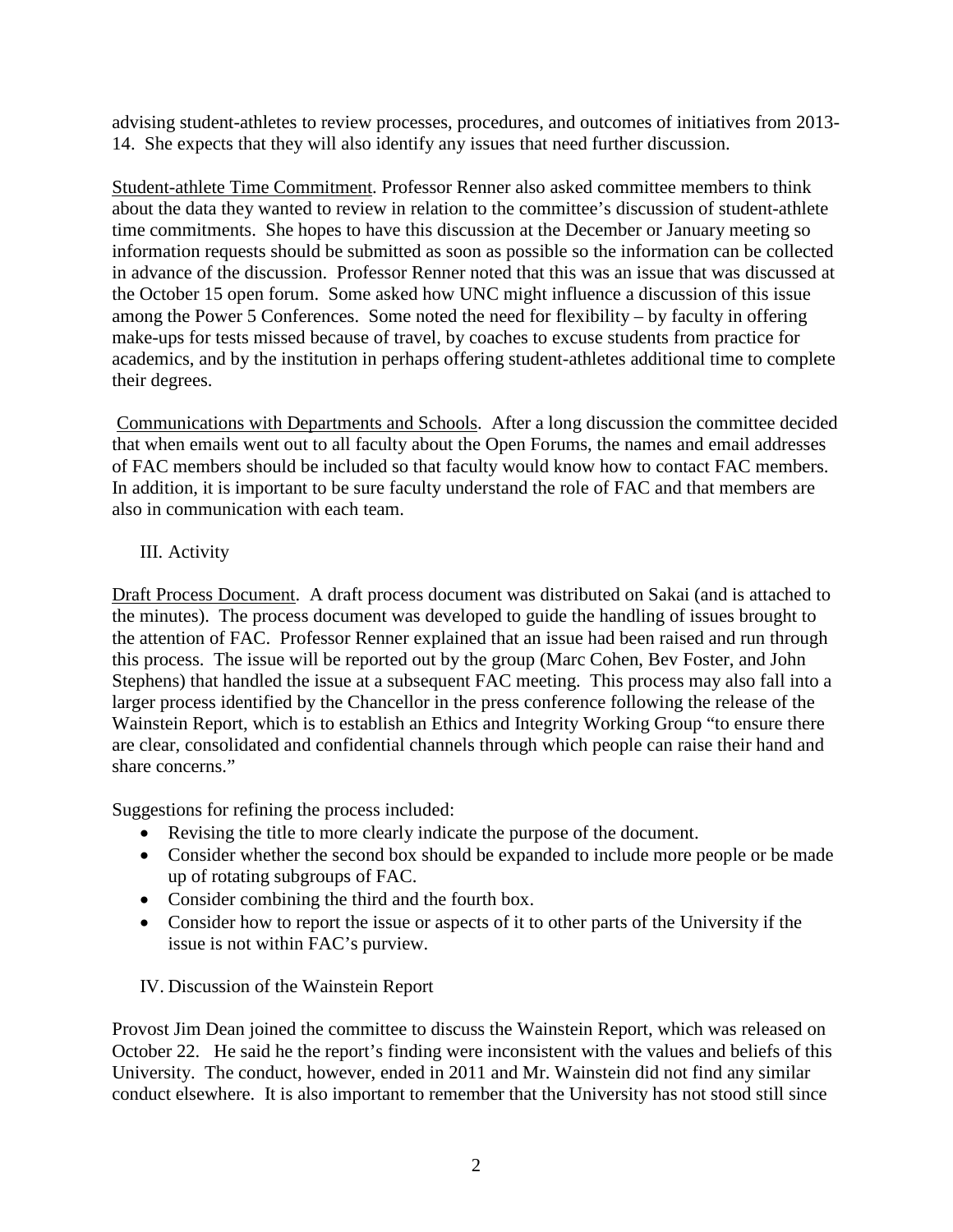2011. A number of important actions have been taken (ASPSA reporting to the Provost instead of the College of Arts and Sciences, appointment of the Student-Athlete Academic Initiative Working Group, revisions in the admissions process, clustering analysis, reviews of department heads, and reviews of all departments, to name a few). Also, many people who were named in the report are no longer at the University.

Provost Dean emphasized that both he and Chancellor Folt believed that the AAAD Department housed important and vital areas of study, that ASPSA was staffed by many committed employees, and that Athletics was being well-guided by a strong leader with a solid strategic plan. He noted that there were additional new initiatives announced by the Chancellor and said we would proceed to implement those with humility.

He emphasized that this conduct does not define us, that we will fix what needs to be fixed, and move forward. We have to own this conduct collectively (it is an institutional problem not solely an athletics problem or solely an academic problem) and collectively move forward.

In response to questions, Provost Dean noted that SACs had been informed of the investigation and had received a copy of the report. SACs previously reviewed many of these courses, although the Wainstein report revealed that the courses occurred for a longer period of time than was originally understood.

Provost Dean also commented that the Working Group was engaged in a very transparent process and had received feedback from multiple external groups. Its work product, though, will need to be continuously fine-tuned and improved as we move forward.

A discussion followed that touched upon a number of subjects, including the time commitments of student-athletes and the desire to allow student-athletes the full range of student experiences, including study abroad, participating in pre-professional programs, participating in the Greek system, and so on. Benton Moss remarked that sometimes it is difficult to find enough time for academic pursuits. Although the NCAA limits in-season sports to 20 hours a week of Countable Athletic Reportable Activity (CARA), the rules undercount, in many cases, the actual time spent by a student-athlete. For instance, Bubba Cunningham reported that a football game counts as 3 hours, no matter how long the game actually lasts, and how much time is spent prior to the game in warm-ups. Moreover, the athletic time commitments sometimes eliminate flexibility in student-athletes' schedules. There is also the issue of whether student-athletes will continue to spend their own time on athletics and conditioning even if external limits are placed on their time commitment to athletics.

Bubba Cunningham suggested three possible ways to better recognize the time that studentathletes devote to some activities. First, he suggested that the lifetime fitness course (LFIT) requirement (a one-hour course) be waived for student-athletes. Second, he wondered whether the students who participated in the Baddour Leadership Academy could receive academic credit for their study of leadership. Third, he wondered if some of the Carolina Outreach community service activities performed by student-athletes could qualify for service learning credit.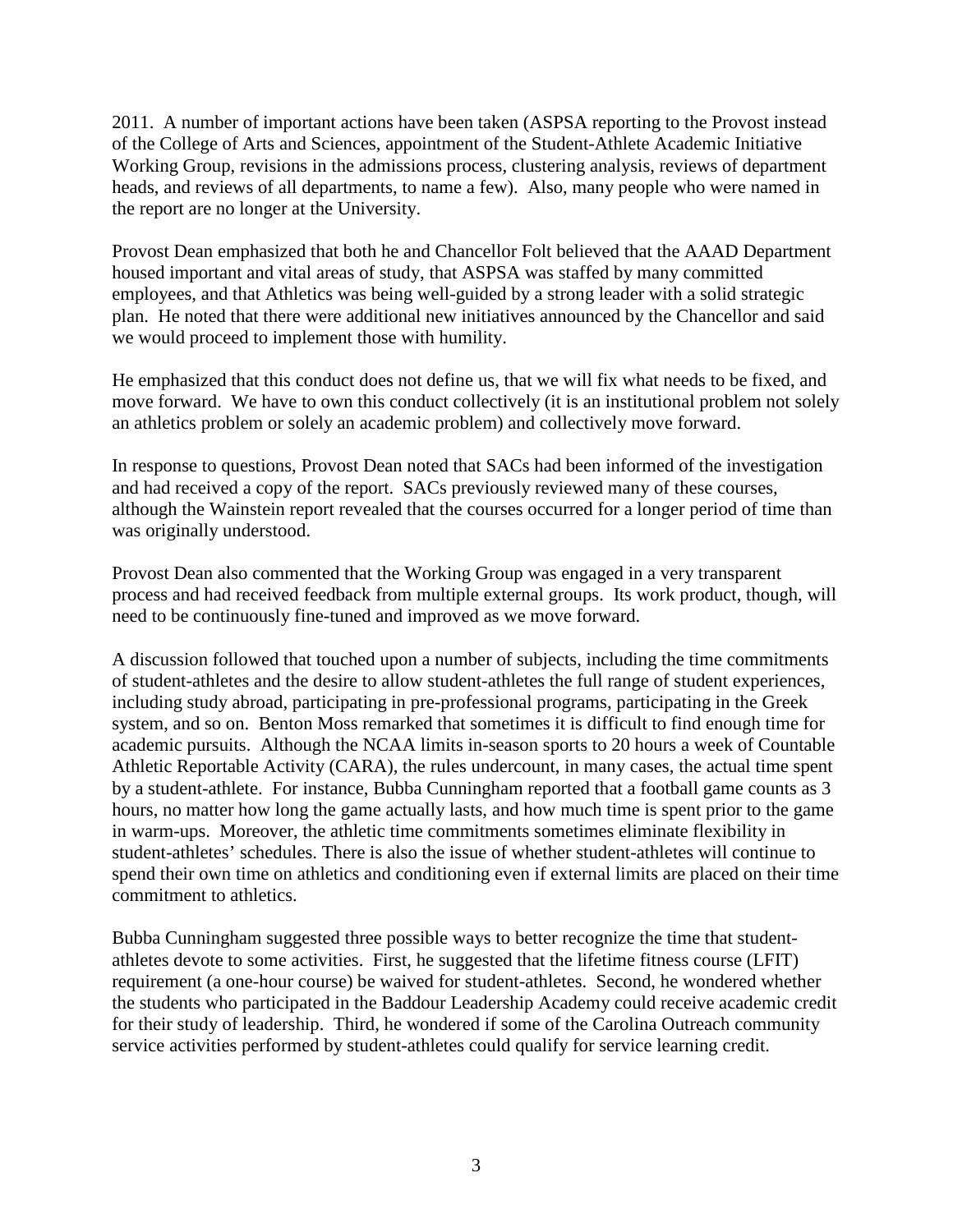On the one hand coaches need to understand the academic obligations of their players; on the other hand, they should not interfere with faculty. Bubba Cunningham noted that academics is one of the six areas in which he evaluates all head coaches. The Committee on Special Talent Admissions wants coaches to think about the academic profile of the students they are recruiting.

The intersection of athletics and academics is at ASPSA. It is funded by Athletics. That funding model is also used with Sports Medicine, which is also independent from Athletics. ASPSA should be used as a bridge and not as a crutch by student-athletes. Student-athletes should attend class because they want to be there, not because their attendance may be checked. ASPSA was moved to report to the Provost in May 2013. Beginning in the summer of 2013, academic advisors from Steele Building spend more time dedicated to working with student-athletes. Additional personnel were hired for this purpose.

Provost Dean said the goal was to design systems where it would be easy for people to do the right thing and hard to do the wrong thing. He said we need to have a shared commitment to creating a culture that would be one where mistakes and errors would be caught earlier. He has never seen groups more committed to making things right and working together on that common goal. He included in his list FAC, the Working Group, the Committee on Special Talent Admissions, and Chancellor Folt's leadership team.

It will be important to have faculty involved in the discussion of eligibility. Discussions have begun about the best way to use faculty in this process to help ensure that student-athletes are getting a full academic experience. The aim is not to disrupt a process that is working (certification of eligibility) but to enhance the process.

There was also discussion about the AAAD Department. Provost Dean said he had recently met with the department and assured them that he wanted to help ensure that they had the resources they needed to move forward and to be as strong as they could be.

The meeting adjourned at 5:30.

The next meeting is November 11, 2014.

Minutes respectfully submitted by Lissa Broome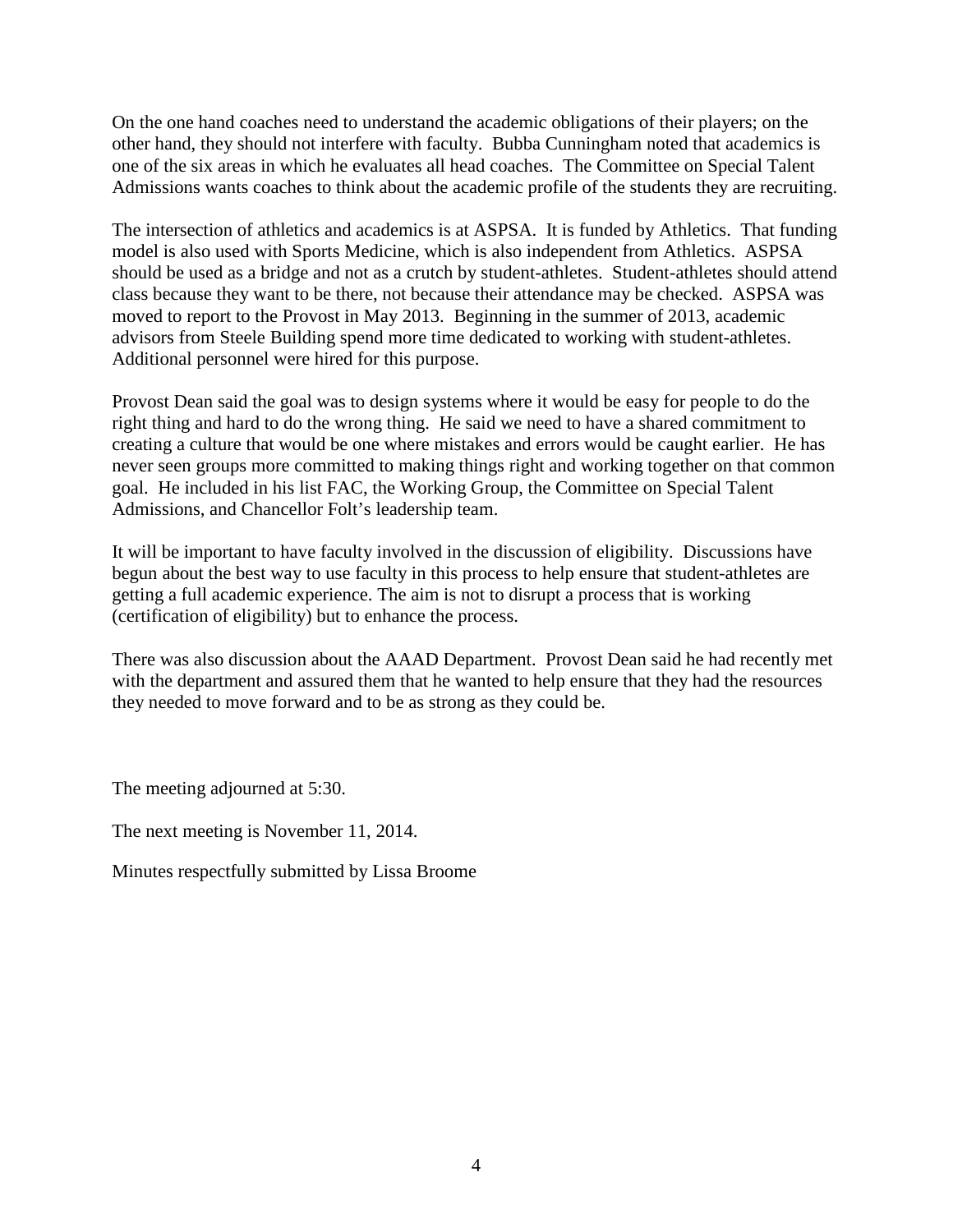#### **Update from the Faculty Athletics Representative October 14, 2014, revised as of October 26, 2014**

- 1. Joy Renner and I presented to Faculty Council on September 19.
- 2. The NCAA announced the subject areas for the 65 schools in the Power 5 Conferences to consider on their autonomy agenda.
	- a. The ACC and other conferences may submit proposed legislation on designated autonomy legislative areas by December 1 for consideration of the Autonomy Group at the NCAA Annual Convention in January. The areas proposed for potential legislation by the five conferences for possible consideration in January include:
		- i. Financial aid (cost of attendance, multi-year grants-in-aid, continuing educational support or aid for former student-athletes, scholarship protections for student-athletes)
		- ii. Insurance and career transition (career-related insurance options for student-athletes)
		- iii. Health and wellness (enhanced medical support or insurance, update policies or rules governing health and safety of student-athlete)
		- iv. Meals and nutrition (ensuring nutritional needs of student-athletes are met in a reasonable way)
		- v. General (resolution that creates and pathway and timeline for addressing a variety of student-athlete well-being related issues such as health and safety, time demands, comprehensive academic support and career advice).
	- b. The ACC is working on these issues through its 5-5-5 Committee. Bubba Cunningham represents UNC-CH on this committee.
	- c. On December 15 the legislation to be considered during the five-conference forum and business section on January 17-18, 2015, will be circulated.
- 3. The ACC Faculty Athletics Representatives, Athletics Directors, and Senior Women's Administrators met in Durham, NC, on October 8-9 for the fall ACC meetings.
	- a. Student-Athlete participating in ACC governance was discussed, but not finalized. More input will be sought from the ACC SAAC.
		- i. Discussed adding student-athlete representation from the ACC SAAC to ACC committees, including Sportsmanship, Awards, Equity, and Student-Athlete Welfare Committee.
		- ii. One ACC SAAC member to attend the October Joint Meeting to provide an update on ACC SAAC activities and discuss issues related to studentathlete welfare.
		- iii. Discussed how to incorporate student-athlete input into the December legislative meeting which takes place as many students are beginning final exams.
	- b. Discussed ACC Intra-Conference Transfer Rule and compared it to that of other conferences. A committee will be formed to consider potential changes.
	- c. NCAA governance changes and the autonomy agenda was discussed.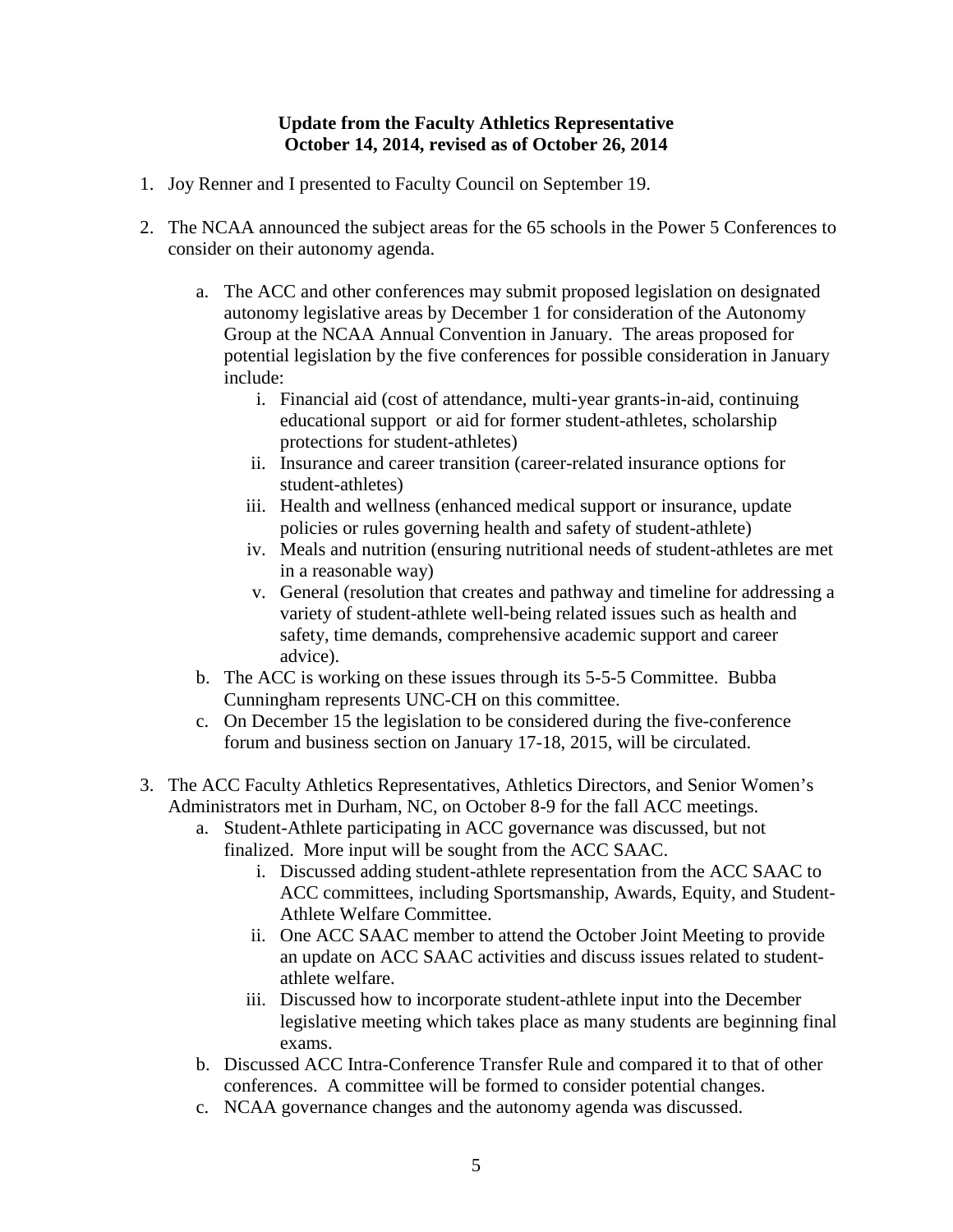- 4. I attended the Division I-A FAR Conference in Dallas September 21-22. Program materials are available at [http://www.oneafar.org/1AFAR\\_Annual\\_Meeting\\_2014/2014\\_Annual\\_1A\\_FAR\\_Meetin](http://www.oneafar.org/1AFAR_Annual_Meeting_2014/2014_Annual_1A_FAR_Meeting.html) [g.html](http://www.oneafar.org/1AFAR_Annual_Meeting_2014/2014_Annual_1A_FAR_Meeting.html)
	- a. Topics discussed included:
		- i. NCAA Governance Redesign
		- ii. Sleep and student-athletes
		- iii. Religion and intercollegiate sport
		- iv. Northwestern unionization effort
		- v. NCAA Sport Science Institute work
		- vi. NCAA Research Myths and Realities about Intercollegiate Athletics
- 5. On September 26, 2014, the University of California-Berkeley released its Final Report and Recommendations from the Chancellor's Task Force on Academics and Athletics. The report is available at [http://newscenter.berkeley.edu/2014/09/26/chancellors-task](http://newscenter.berkeley.edu/2014/09/26/chancellors-task-force-athletics-academics/)[force-athletics-academics/.](http://newscenter.berkeley.edu/2014/09/26/chancellors-task-force-athletics-academics/)
- 6. The Wainstein Report was released on October 22, 2014. It is available at [http://carolinacommitment.unc.edu/reports-resources/,](http://carolinacommitment.unc.edu/reports-resources/) along with redacted exhibits and redacted supplementary documents.
	- a. Actions and Initiatives (previous and future) related to the events described in the Wainstein Report are cataloged at [http://carolinacommitment.unc.edu/actions](http://carolinacommitment.unc.edu/actions-and-initiatives/)[and-initiatives/.](http://carolinacommitment.unc.edu/actions-and-initiatives/)
		- i. Included under the heading of Institutional Leadership are some future actions which could involve FAC. See 2. and 4., and 3. may relate to a process the Professor Renner has developed regarding issues raised about academics and student-athletes.
			- 1. Launch a new public records website [\(http://publicrecords.unc.edu\)](http://publicrecords.unc.edu/) to enhance accountability, responsiveness and efficiency around records requests.
			- 2. Add faculty to a group that reviews student-athlete eligibility and progress toward degree.
			- 3. Establish a working group to ensure there are clear, consolidated and confidential channels through which people can raise their hand and share concerns. The working group will also recommend how best to oversee the University's commitment to integrity and compliance with all applicable laws, regulations and policies.
			- 4. Continue to align and advance existing advising and support programs for student-athletes, further integrating the delivery of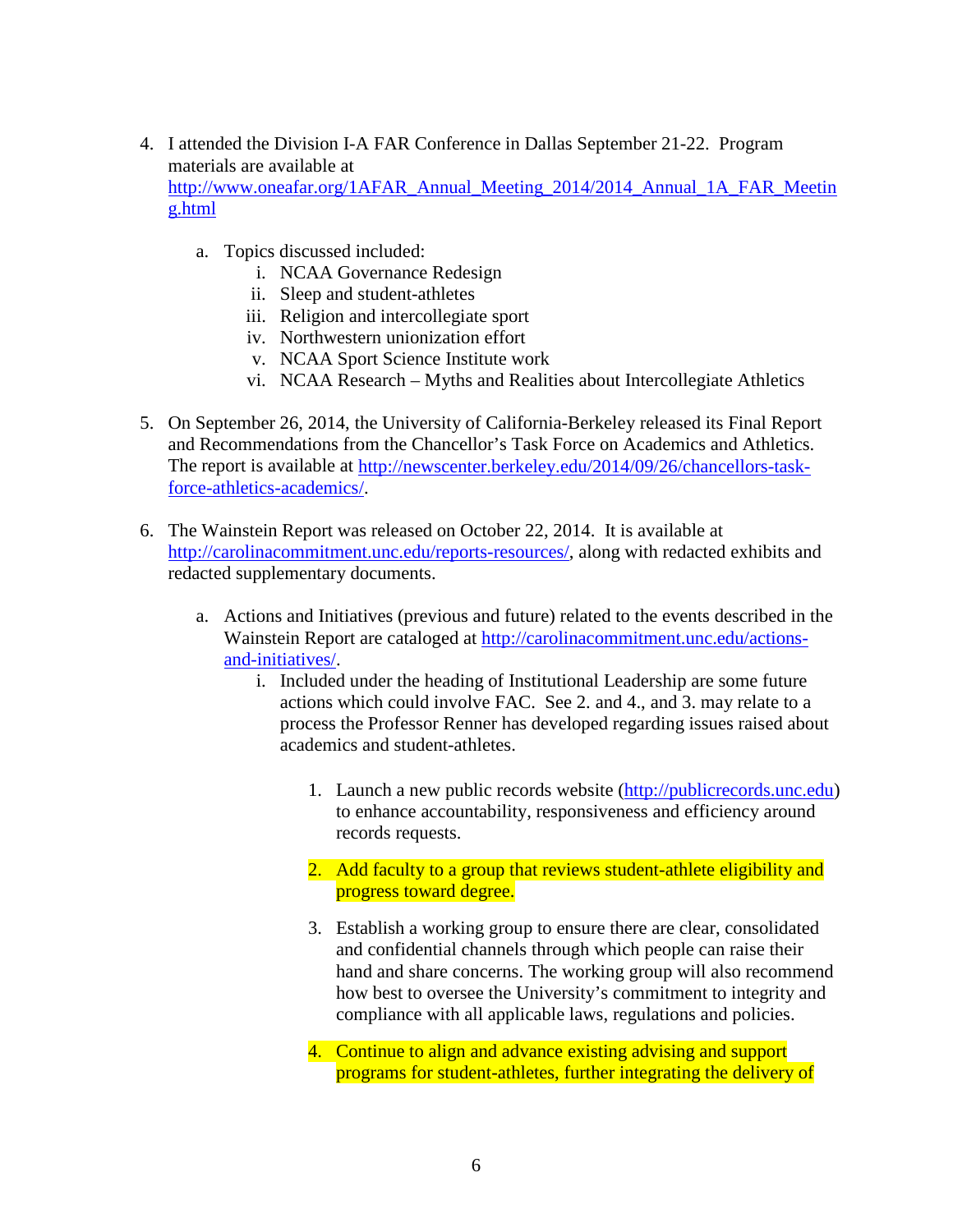academic and career advising to include intensive and early attention to major exploration and post-college opportunities.

- 5. Conduct an institution-wide policy and procedure audit that will allow the University to identify any remaining redundancies and gaps, and create a mechanism for periodic re-evaluation.
- 6. Develop and implement an expanded process for the systematic, consistent evaluation and review of every unit and department. The Provost or appropriate director will be authorized to launch a special department review as needed.
- 7. Immediately implement a plan to stabilize the Department of African, African American and Diaspora Studies. Similarly, Director of Athletics Bubba Cunningham has been executing a plan to bolster integrity and accountability throughout the Athletics organization.
- 8. Take fact-based personnel actions, including terminating or commencing disciplinary action against nine University employees. Others implicated in the report include former University employees.

Lissa Broome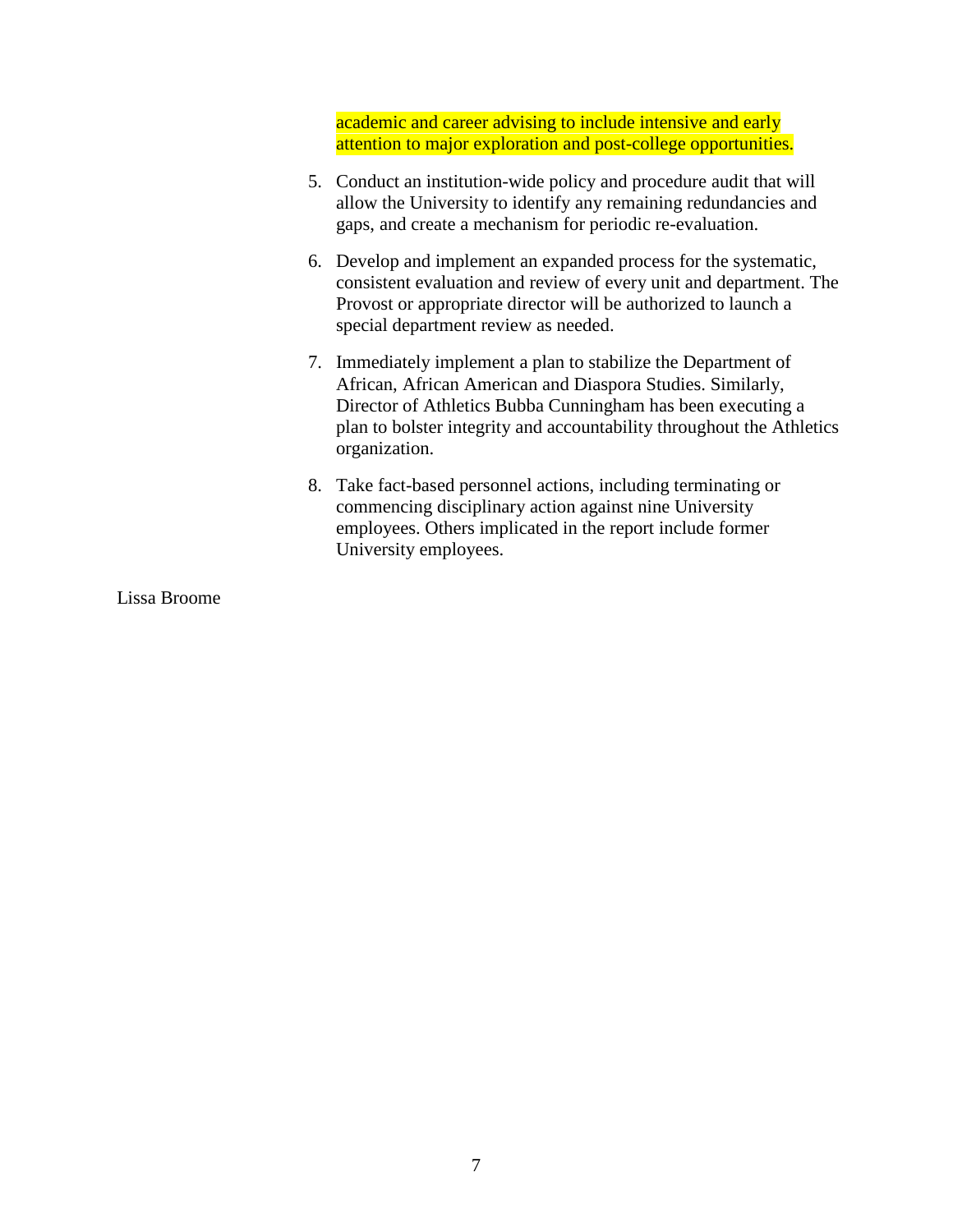# **Procedure for FAC Input, Review, and Outcome**